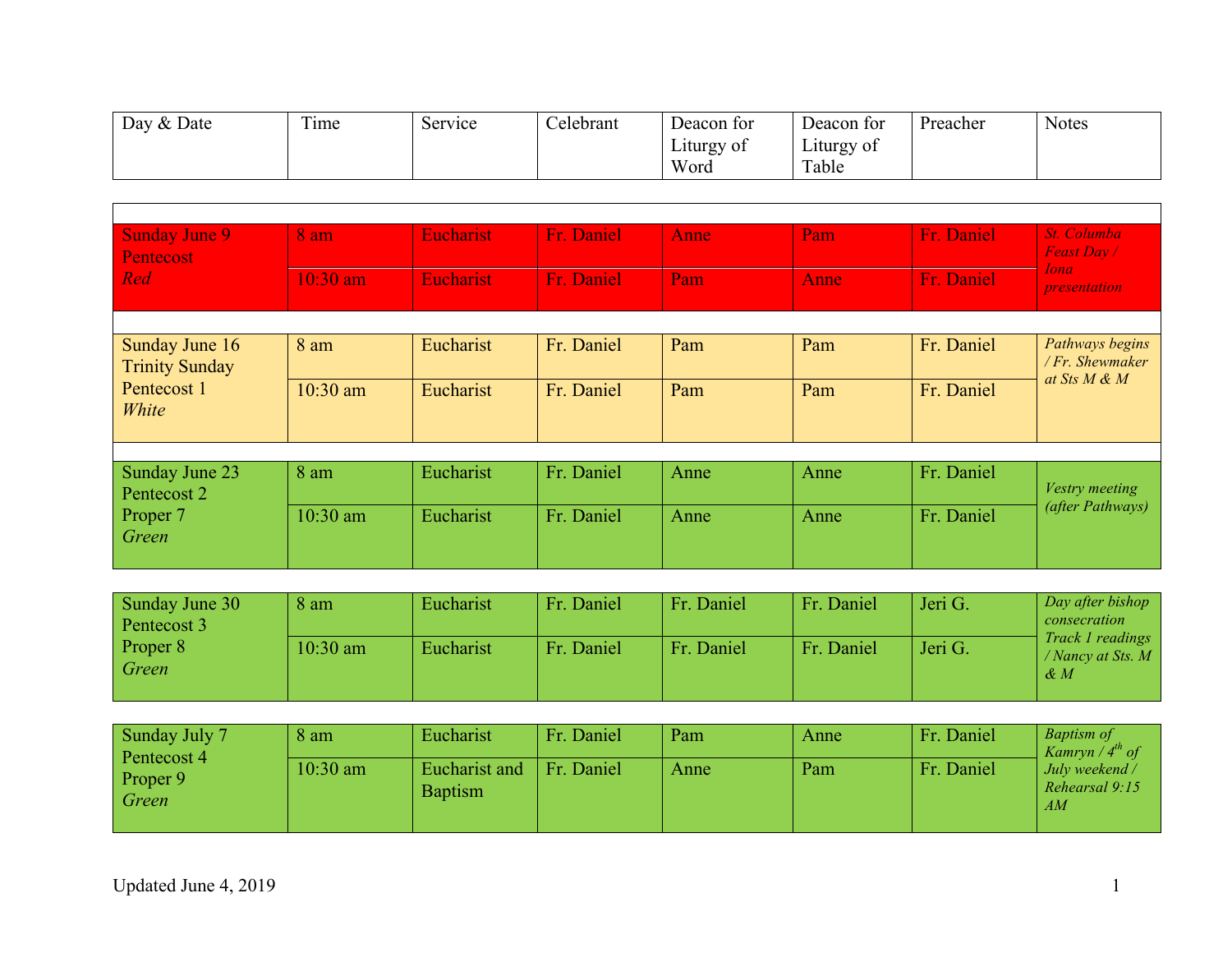| Day & Date                                                     | Time     | Service   | Celebrant  | Deacon for<br>Liturgy of<br>Word | Deacon for<br>Liturgy of<br>Table | Preacher   | <b>Notes</b>                                                                                 |
|----------------------------------------------------------------|----------|-----------|------------|----------------------------------|-----------------------------------|------------|----------------------------------------------------------------------------------------------|
| Sunday July 14                                                 | 8 am     | Eucharist | Fr. Daniel | Anne                             | Anne                              | Fr. Daniel | <b>Good Samaritan</b>                                                                        |
| Pentecost 5<br>Proper 10<br>Green                              | 10:30 am | Eucharist | Fr. Daniel | Anne                             | Anne                              | Fr. Daniel |                                                                                              |
|                                                                |          |           |            |                                  |                                   |            |                                                                                              |
| Sunday July 21                                                 | 8 am     | Eucharist | Nancy S.   | Pam                              | Pam                               | Nancy S.   | Fr. Daniel and<br>Deacon Anne at                                                             |
| Pentecost 6<br>Proper 11<br>Green                              | 10:30 am | Eucharist | Nancy S.   | Pam                              | Pam                               | Nancy S.   | Sts. M & M in<br>Trinidad (white)<br>/ Vestry meeting<br>at Christ Church<br>12:15 PM        |
|                                                                |          |           |            |                                  |                                   |            |                                                                                              |
| Sunday July 28<br>Pentecost 7                                  | 8 am     | Eucharist | Fr. Daniel | Pam                              | Pam                               | Fr. Daniel | The Lord's<br>Prayer / Camp<br><b>Living Waters</b><br>starts this week /<br>Anne at Fortuna |
| Proper 12<br>Green                                             | 10:30 am | Eucharist | Fr. Daniel | Pam                              | Pam                               | Fr. Daniel |                                                                                              |
|                                                                |          |           |            |                                  |                                   |            |                                                                                              |
| <b>Sunday August 4</b><br>Feast of<br>Transfiguration<br>White | 8 am     | Eucharist | Fr. Daniel | Anne                             | Anne                              | Anne       | <b>Instructional</b><br>Eucharist                                                            |
|                                                                | 10:30 am | Eucharist | Fr. Daniel | Anne                             | Anne                              | Anne       |                                                                                              |
|                                                                |          |           |            |                                  |                                   |            |                                                                                              |